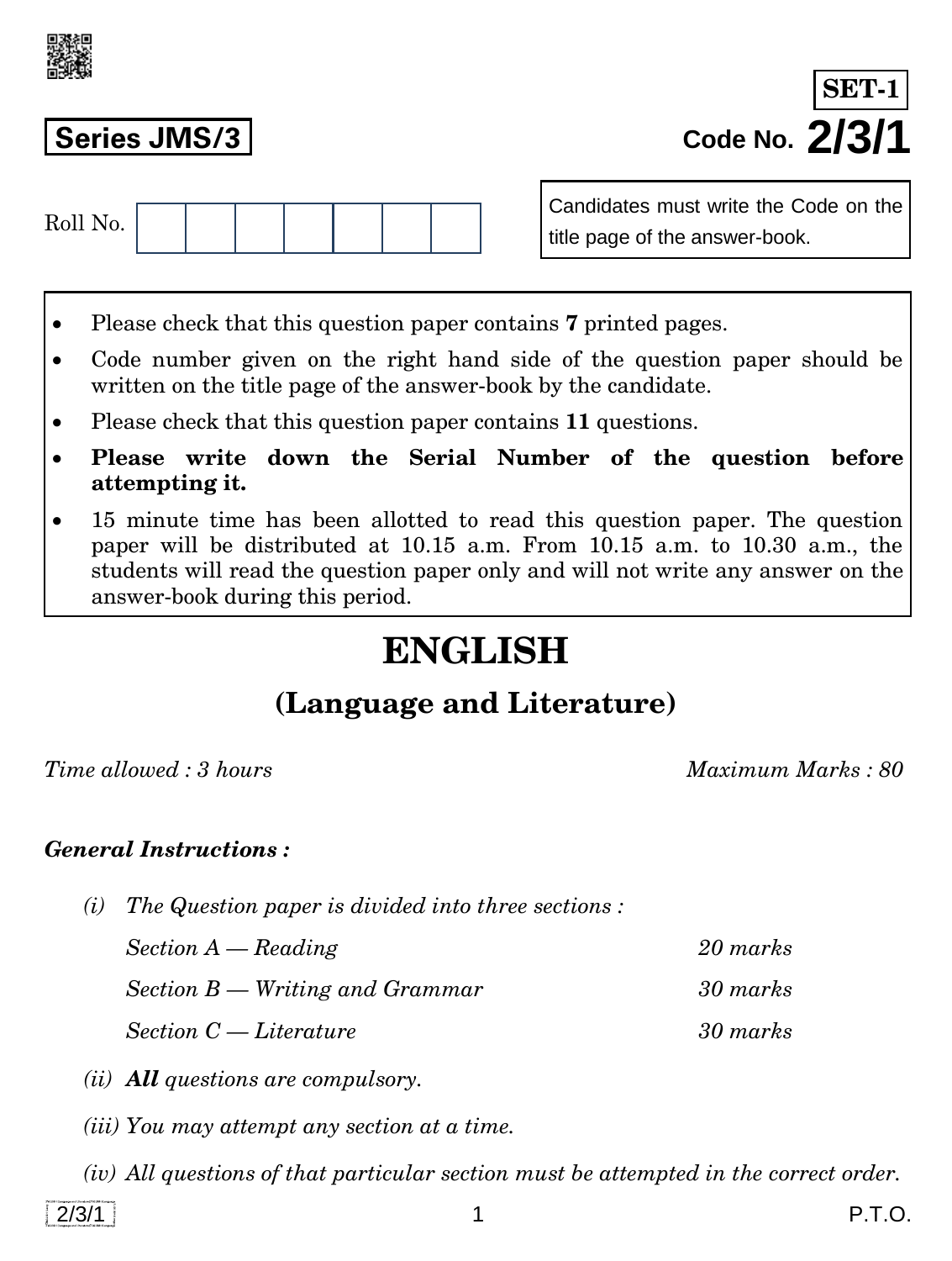

**SECTION A – (Reading)** *20 marks*

**1.** Read the passage given below and answer the questions that follow : *8*

#### **Hyderabad – The City of Nizams**

### GOLCONDA FORT

- 1 In the  $16^{th}$  century, when Golconda was the capital of Qutb Shahi Kingdom, it is believed that a shepherd boy came across an idol on the hill. It was then that the Kakatiya dynasty's ruler built the fort, which is 120 m high. After it was captured by Aurangzeb, the Mughal emperor, the fort fell into ruins.
- 2 The beautiful ruins of the fort have a story to tell. They make you wonder how the fort may have looked in its days of glory and grandeur. The fort also organises a sound and light show every day and the history of this fort is narrated in such an interesting manner that even a child can understand and enjoy it. The climb to the fort is a difficult one and unless you are physically fit, you should avoid the climb and relax in the gardens below. The view from the top is breathtaking.

#### CHARMINAR

- 3 The next place is Charminar. The literal meaning of the monument is 'four minarets'. There is a mosque on the second floor. It is said that when the state was hit by severe plague, Sultan Muhammad Quli Qutb Shah, the fifth ruler of the Qutb Shahi dynasty, prayed to end the plague and promised to build a mosque in the very place where he was praying. Thus, Charminar came into being !
- 4 The walk from the bottom to the top of the monument is a little frightening, owing to the narrowness of the pathway and the steepness of the steps. Once you reach the top, the view of the crowds moving below will surely lift your spirits.
- 5 Make sure you visit the nearby Laad Bazaar, where there are rows of shops selling the famous Hyderabadi glass bangles and lac bangles.

#### SALAR JUNG MUSEUM

- 6 The Salar Jung Museum is the third largest museum in the country and boasts of owning the biggest one-man collection of antiques in the world. A visit to the Salar Jung Museum is a must even if you are not a fan of antique stuff. You can view the Nizam's collection of textiles, arms, metalware, ivory carvings, Indian bronzes and carpets.
- 7 The main attraction is definitely the Musical Clock, made by Cook and Kelvy of England. Inside the clock is a timekeeper. Every hour, he comes out and beats a gong as many times as the time indicates. Another attraction of the museum is the Veiled Rebecca, an amazing sculpture made by the Italian sculptor, Giovanni Maria Benzoni.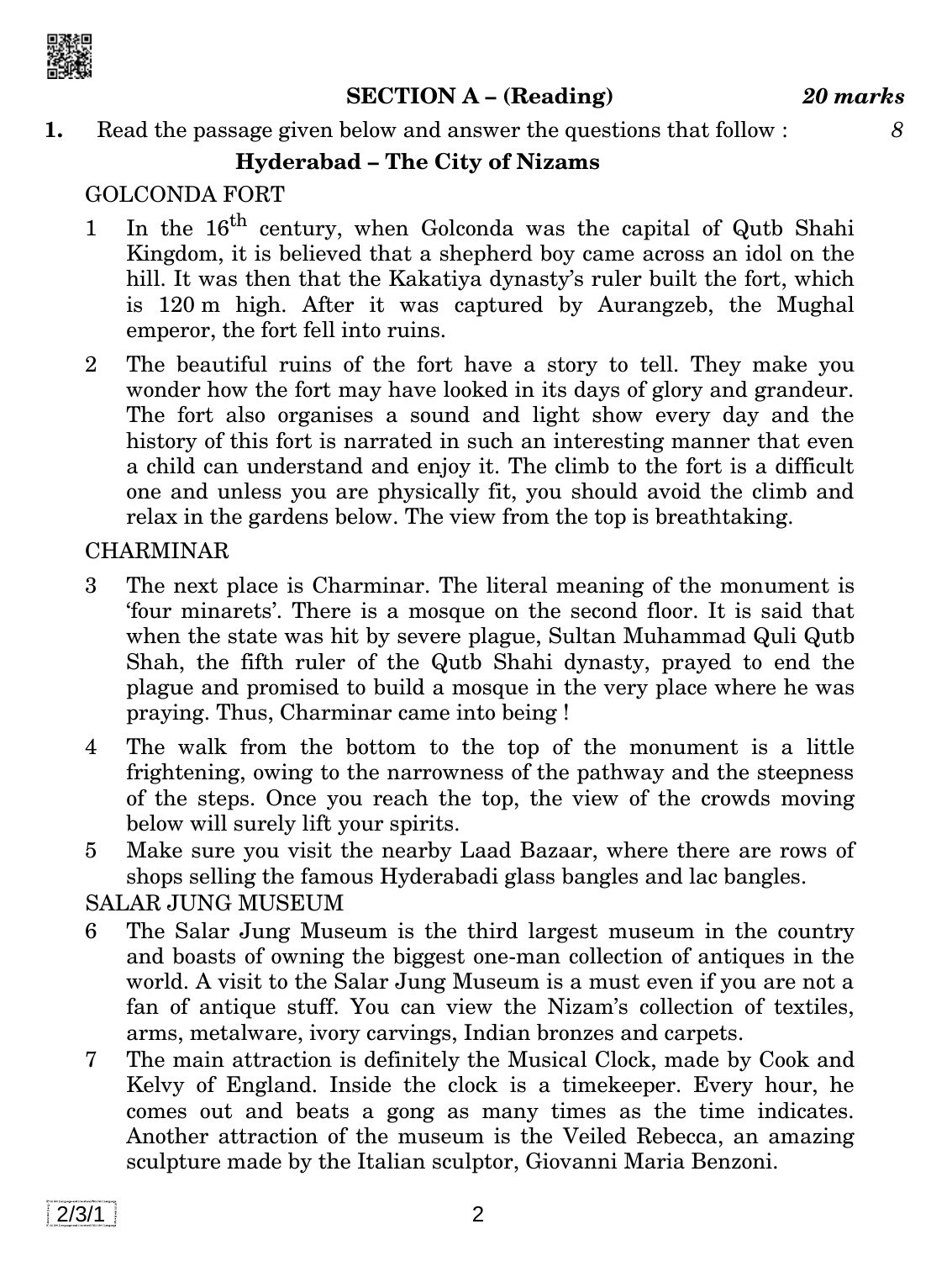

1.1 On the basis of your understanding of the above passage, answer *any eight* of the following questions : *18=8*

- (a) What led to the construction of the Golconda Fort ?
- (b) What led to the destruction of the Golconda Fort ?
- (c) How is the interest in the Fort kept alive ?
- (d) What does the word 'breathtaking' in para 2 mean ?
- (e) Why did Quli Qutb Shah build a mosque ?
- (f) How does one feel after reaching the top of Charminar ?
- (g) What is unique about the Salar Jung Museum ?
- (h) What else can one find in this museum apart from antiques ?
- (i) Name the two attractions of the Salar Jung Museum.
- **2.** Read the passage given below and answer the questions that follow : *12*

#### **Go, Get Yourself a Hobby**

- 1 Do you have a hobby ? Is there anything that you are passionate about ? Something creative that you really like doing, or are deeply involved with ? Something that grips you, makes you forget all else even makes you forget to eat or sleep ? No, I am not talking about your job or your daily chores.
- 2 By developing a parallel line, other than that of your job, and following it like crazy, you energise your life. It will keep you going even when all other activities have stopped.
- 3 It did not make much sense to me until I ran into a retired officer turned passionate writer. Let's call him Mr. X.
- 4 What was amazing was his appearance. He looked 10 years younger than his self-proclaimed 75 — dark grey hair, tall and robust. Well-preserved, as some would say. "I don't want to take much of your time, but just wanted to show you my work,'' he said. In his bag, he was carrying dozens of books that he had written after retirement. Short stories and novels in his mother tongue and in English, for children and adults.
- 5 Mr. X retired after putting in 30 years of service. But he did not retire from life. No way. ''In fact, I lead a much busier life now — writing.'' ''So writing is your hobby ?'' I asked him. ''No, it is my only interest. While I was working, I did not have enough time to write. But now I work 10 – 12 hours a day writing, writing, writing.''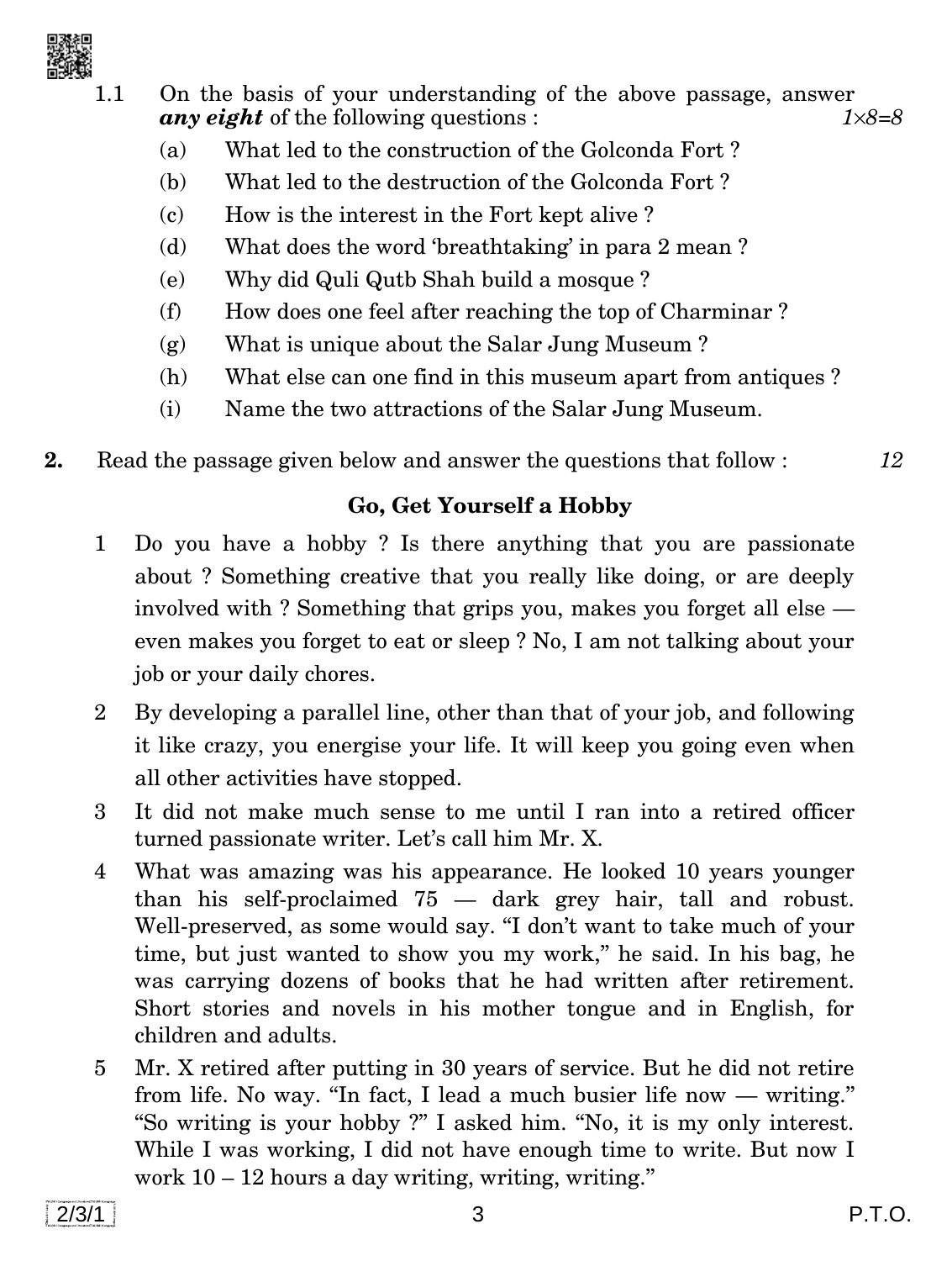

- "Why ? Is that the way you support yourself ?" "No, my writings don't pay me financially, but they fulfil me otherwise,'' he said. Mr. X lives on his savings, but he relies on his passion to take care of his mental and physical wellbeing. In fact, such is the energy and sense of satisfaction and contentment that he draws from his writing that he has managed to survive many upheavals in life. Thanks to his passion, retirement never became a sad phase of life for him; instead, it gave him a new lease of life, an opportunity to do that which he missed out on or had no time for earlier.
- 7 And his level of commitment was impressive. He does not want publicity nor is he interested in advertising himself. ''It will take me away from my writing and pull me into the world of Internet. I would rather follow my passion," he says. Gathering his books, he was soon ready to leave — eager to go back to his passion. He left me with the motivation to seek one, too. Thank you Mr. X.
- 2.1 On the basis of your understanding of the above passage, answer *any four* of the following questions in 30 – 40 words each : *24=8*
	- (a) According to the passage, what is a hobby ?
	- (b) According to the writer, what made Mr. X look 10 years younger ?
	- (c) Was writing his livelihood ? Why/Why not ?
	- (d) How did the retirement phase become a happy phase of his life ?
	- (e) Why was Mr. X not interested in seeking publicity ?
- 2.2 On the basis of your understanding of the above passage, answer *any four* of the following : *1×4=4* 
	- (a) Mr. X lives on his (i) savings (ii) profit from business
		- (iii) son's support (iv) siblings' support
	- $(b)$  Mr. X has managed to survive many  $\qquad$  in life due to his obsession.
		- (i) joys (ii) celebrations
		- (iii) reunions (iv) upheavals
	- (c) The word which means 'very enthusiastic' in para 1 of the passage is
		- (i) creative (ii) grip
		- (iii) passionate (iv) forget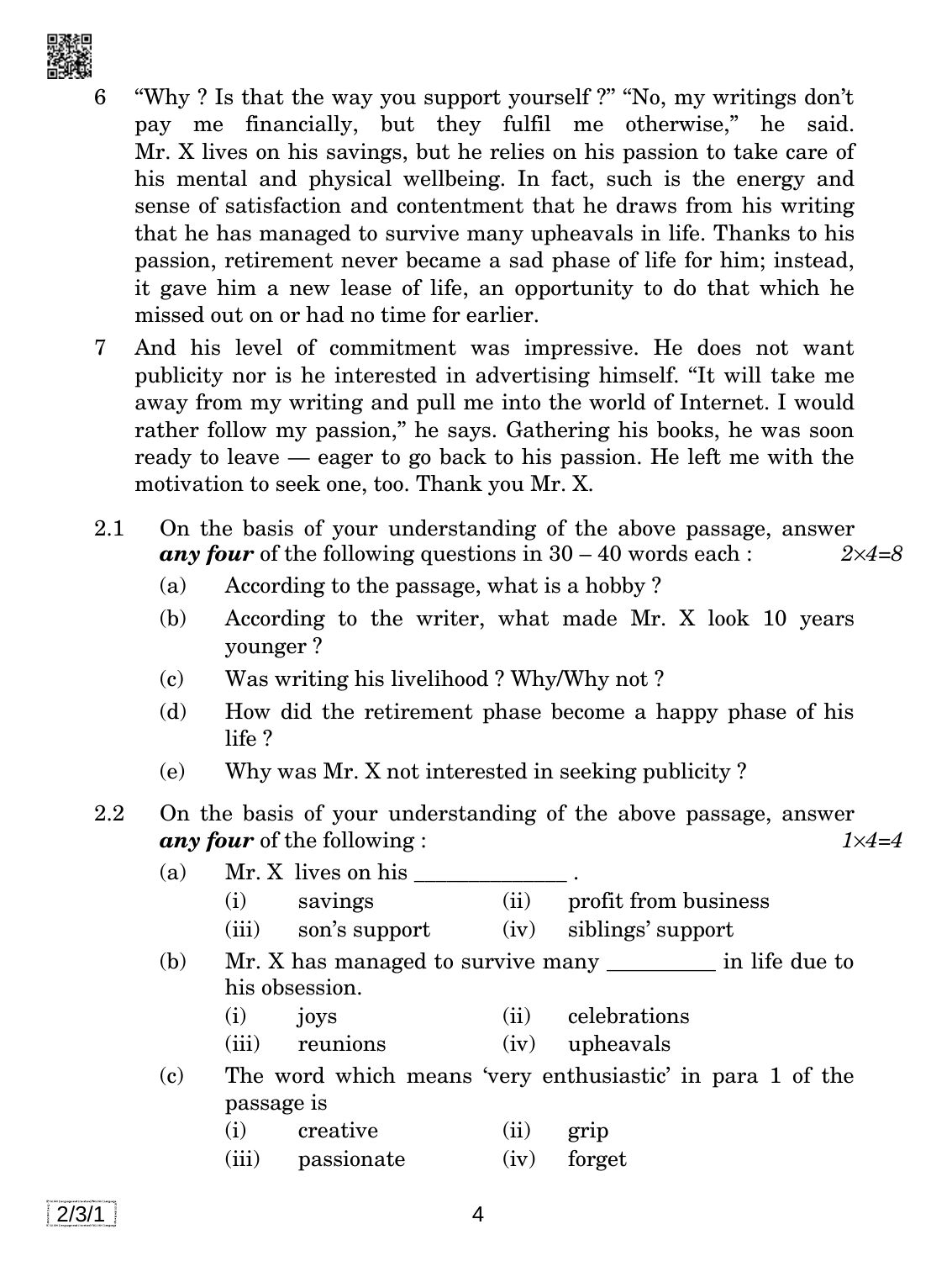

- (d) The word which means 'active and energetic' in para 4 of the passage is
	- (i) robust (ii) self-proclaimed
	- (iii) well-preserved (iv) amazing
- (e) Mr. X left the narrator with a motivation to seek a
	- (i) book (ii) hobby
	- (iii) sport (iv) pen

#### **SECTION B – (Writing and Grammar)** *30 marks*

**3.** You are Chitra/Chitranjan, 55, Brindavan Lane, Bhopal. Write a letter in  $100 - 120$  words to the editor of a local newspaper expressing concern about the misbehaviour of some auto-rickshaw drivers in the city. *8*

**OR**

Write an article in  $100 - 120$  words on the topic, 'Rising Prices'. You are Rahul/Renu.

**4.** Write a short story in 200 – 250 words with the help of the cues given below. Give a suitable title to your story. *10*

I saw a cute puppy — looked sick and scared — gripped with pity started petting the puppy — decided to take it home — my mother not happy — narrated the whole story — gave milk — named it  $Tabby$  — now a most loved member of my family.

#### **OR**

Two friends — Sheena and Seema — loved to dance — competition held both participants at inter-school dance competition — both wished each other — audience applauded both of them — the result time — both stood first — became best friends forever.

**5.** Fill in the blanks in the paragraph given below by choosing the most appropriate options from the ones that follow. Attempt *any four*. Write the answers in your answer sheet against the correct blank numbers. *14=4*

Karthik has penned (a) book titled, 'The Ashes of the Prey', a thriller (b) a lawyer (c) runs (d) a lot (e) trouble after an accident.

| (a) | $(i)$ the |              | $(ii)$ an |             | $(iii)$ a   |             | $(iv)$ one |             |
|-----|-----------|--------------|-----------|-------------|-------------|-------------|------------|-------------|
| (b) | (i)       | about        |           | $(ii)$ with | $(iii)$ as  |             | $(iv)$ or  |             |
| (c) | (i)       | $\rm{which}$ |           | (ii) whom   |             | (iii) who   |            | (iv) whose  |
| (d) | (i)       | on           |           | $(ii)$ into |             | (iii) under |            | $(iv)$ upon |
| (e) | (i)       | to           |           | $(ii)$ from | $(iii)$ for |             | $(iv)$ of  |             |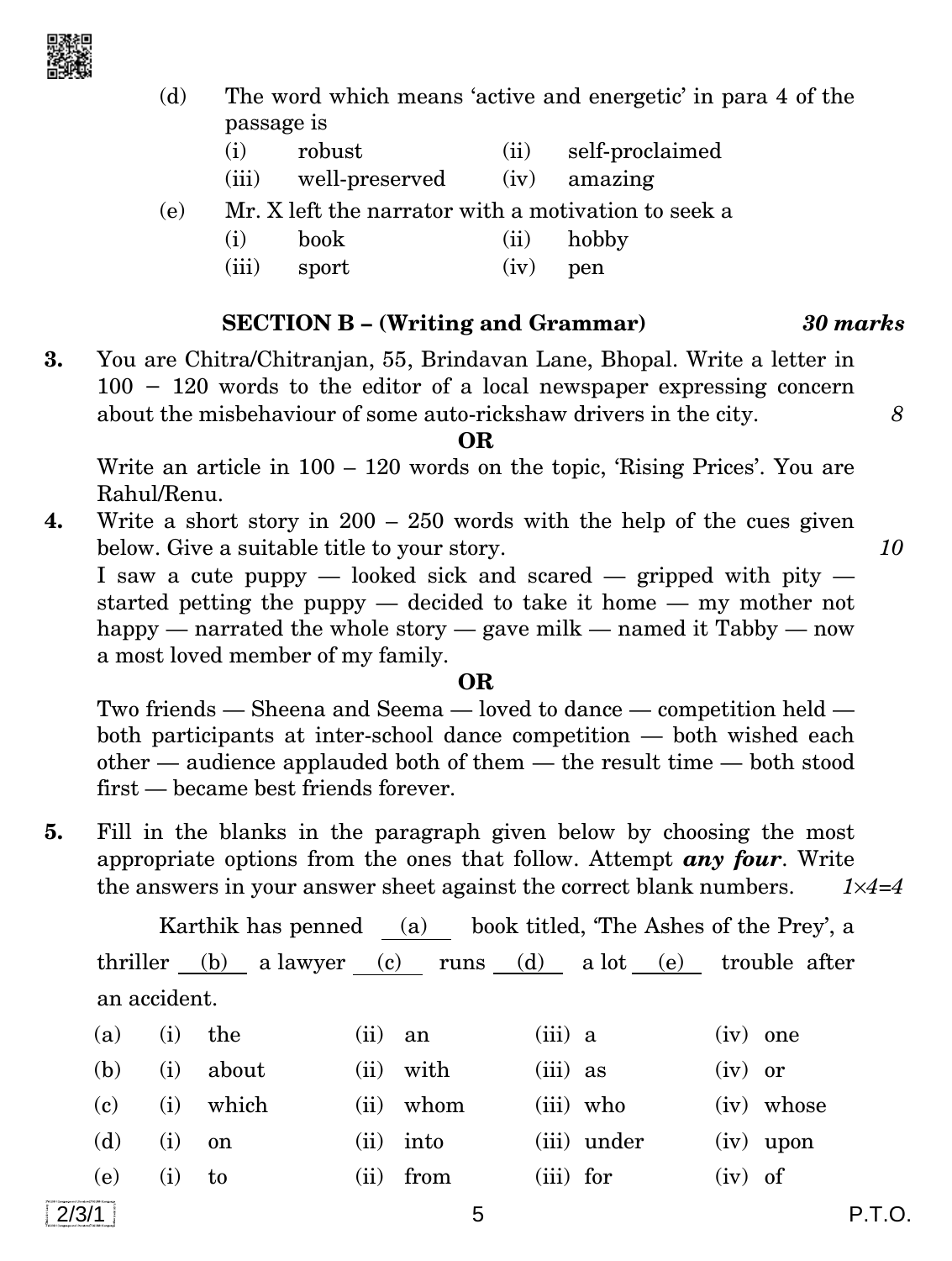**6**. In the following paragraph, one word has been omitted in each line. Write the missing word along with the word that comes before and the word that comes after it against the correct blank number. The first one has been done for you. Attempt *any four*. *1*×*4=4*

|                                                 |     | before       | Word Missing<br>word                         | Word<br>after |
|-------------------------------------------------|-----|--------------|----------------------------------------------|---------------|
| It is perfectly natural us to use               |     | e.g. natural | for                                          | us            |
| a dictionary we come across an unfamiliar word. | (a) |              | <u> 1989 - John Stone, Amerikaansk konst</u> |               |
| Some students use dictionary too much which     |     | (b)          |                                              |               |
| may not necessary at all. Dictionary may be     | (c) |              |                                              |               |
| used not too much. While reading an article in  | (d) |              |                                              |               |
| a newspaper or a magazine we likely to meet     |     | (e)          |                                              |               |
| a number of difficult words.                    |     |              |                                              |               |

- **7.** Rearrange *any four* of the following groups of words/phrases to make meaningful sentences : *14=4*
	- (a) the temple architecture / form an / sculptures and paintings / of / essential part
	- (b) the architecture / is / an artistic / in some temples / masterpiece
	- (c) is / situated in / the Konark temple / corner of Puri / north-eastern / the
	- (d) people / lakhs of / every year / visit / the / Konark temple
	- (e) the Sun God / dedicated / to / this / temple / beautiful / is

#### **SECTION C – (Literature)** *30 marks*

**8.** Read the extract given below and answer the questions that follow : *14=4* My head is full of whispers which tomorrow will be silent. Listen. The glass is breaking. The trees are stumbling forward into the night. Winds rush to meet them. The moon is broken like a mirror, its pieces flash now in the crown of the tallest oak.

- (a) Why would the whispers be silent tomorrow ?
- (b) Why are the trees stumbling ?
- (c) Which word in the stanza means the same as 'quiet' ?
- (d) Which poetic device has been used in the sixth line of the stanza ? **OR**